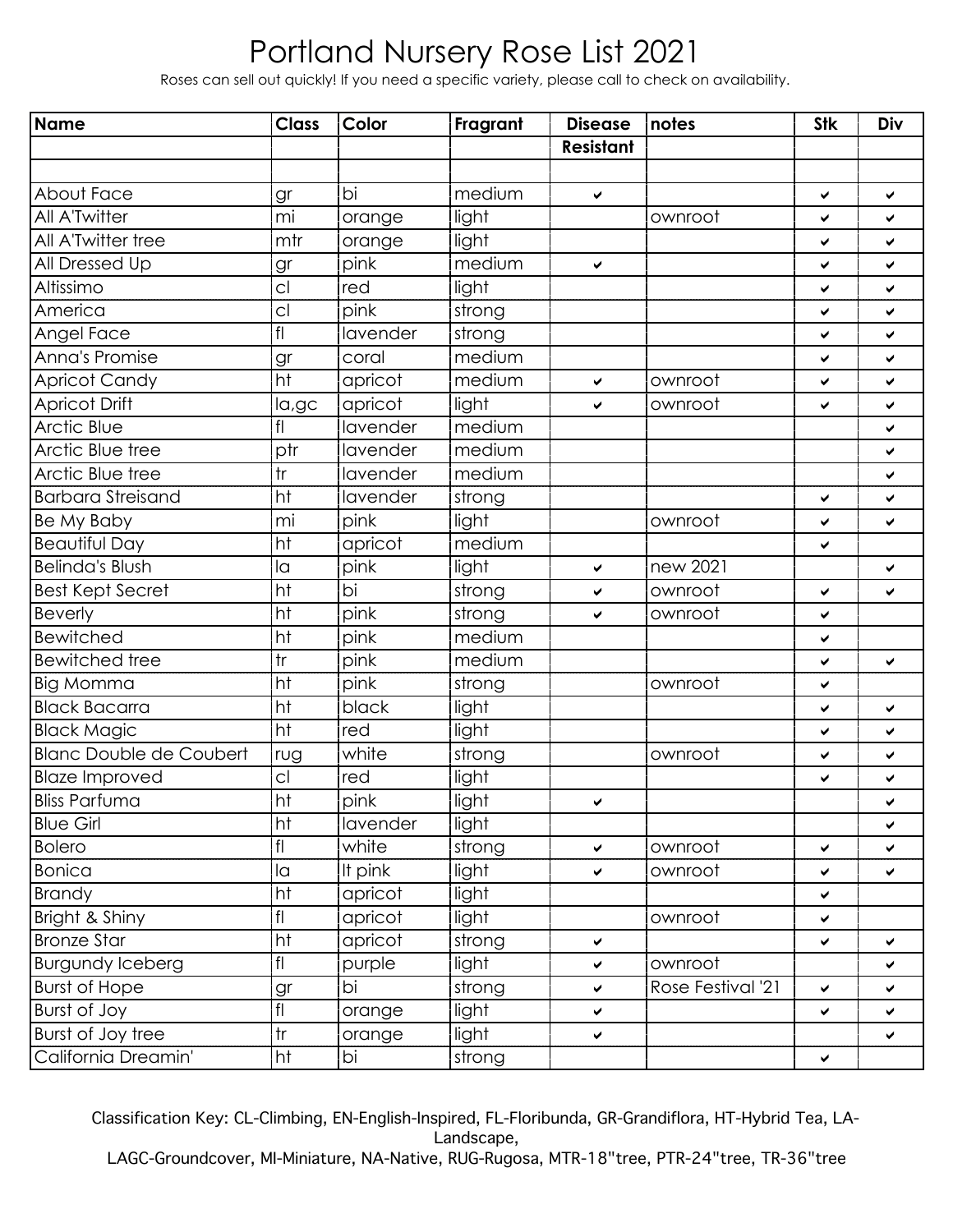Roses can sell out quickly! If you need a specific variety, please call to check on availability.

| Cancan                     | C <sub>1</sub>           | pink     | light  | ✔            |         |   | ✔  |
|----------------------------|--------------------------|----------|--------|--------------|---------|---|----|
| <b>Candy Cane Cocktail</b> | $\operatorname{\sf fil}$ | pink     | light  | ✔            |         |   | ✔  |
| <b>Celestial Night</b>     | f                        | lavender | light  | ✔            |         | ✓ | ✓  |
| Celestial Night tree       | ptr                      | lavender | light  | ✔            |         | ✔ | ✓  |
| Centennial Star            | gr                       | bi       | strong |              |         | ✔ | V  |
| Ch-Ching                   | gr                       | yellow   | strong |              |         | ✔ |    |
| <b>Cherry Parfait</b>      | gr                       | bi       | light  |              | ownroot | ✓ |    |
| Chicago Peace              | ht                       | pink     | light  | ✔            |         | ✔ | ✔  |
| Chihuly                    | fl                       | bi       | light  |              |         | ✓ | ✔  |
| Chihuly tree               | ptr                      | multi    | light  |              |         | ✔ | ✔  |
| Chrysler Imperial          | ht                       | red      | medium |              |         | ✔ | ✓  |
| Cinco de Mayo              | fl                       | coral    | medium |              |         | ✔ |    |
| Cinnamon Dolce             | ht                       | red      | strong | ✔            | ownroot | ✓ | V  |
| Cloud 10                   | cl                       | white    | strong | $\checkmark$ | ownroot | ✔ | ✔  |
| Coffee Bean                | mi                       | orange   | light  |              | ownroot | ✔ |    |
| Colette                    | cl                       | pink     | strong | $\checkmark$ | ownroot | ✔ |    |
| Coretta Scott King         | gr                       | bi       | medium | $\checkmark$ |         | ✓ | V  |
| Cutie Pie                  | mi                       | bi       | light  |              | ownroot | ✔ | ✔  |
| Cutie Pie tree             | mtr                      | pink     | light  |              |         | ✔ | ✓  |
| Dark Night                 | ht                       | red      | light  |              | ownroot | ✔ | ✓  |
| Day Breaker                | fl                       | bi       | light  |              |         | ✓ |    |
| Dee-lish                   | en                       | pink     | strong | ✔            | ownroot | ✔ | ✔  |
| Deja Bleu                  | fl                       | lavender | strong | $\checkmark$ |         | ✔ |    |
| <b>Della Reese</b>         | ht                       | pink     | strong |              |         | ✔ |    |
| Desmond Tutu               | fl                       | red      | medium | $\checkmark$ | ownroot | ✓ |    |
| Diamond Eyes               | mi                       | purple   | strong |              |         | ✔ | ✔  |
| <b>Dick Clark</b>          | gr                       | bi       | medium |              |         |   | ✔  |
| <b>Distant Drums</b>       | la                       | bi       | medium |              |         | ✔ |    |
| Dolly Parton               | ht                       | orange   | strong |              |         | ✓ | ✔  |
| Don Juan                   | C <sub>1</sub>           | red      | strong |              |         | ✔ | ✔  |
| Doris Day                  | fl                       | yellow   | strong |              |         | ✔ | ✓  |
| Double Delight             | ht                       | bi       | strong |              |         | ✔ | ✓  |
| Double Delight tree        | $\operatorname{\sf tr}$  | bi       | strong |              |         | ✓ | ✓  |
| Dream Come True            | gr                       | yellow   | light  | $\checkmark$ |         | ✔ | ✓  |
| <b>Drop Dead Red</b>       | ptr                      | red      | medium |              |         | ✓ | ✓  |
| Earth Angel                | en                       | pink     | strong |              | ownroot | ✔ | ✓  |
| Easy Does It               | $\mathsf{fl}$            | coral    | medium | ✔            |         | ✓ |    |
| <b>Easy Going</b>          | $\operatorname{\sf fil}$ | yellow   | medium | ✔            |         | ✔ |    |
| <b>Easy Spirit</b>         | $\mathsf{fl}$            | white    | medium | ✔            |         | ✓ | ✓  |
| <b>Ebb Tide</b>            | f                        | purple   | strong |              |         | ✔ | ✓  |
| Ebb Tide tree              | tr                       | purple   | strong |              |         | ✔ | Ý. |

Classification Key: CL-Climbing, EN-English-Inspired, FL-Floribunda, GR-Grandiflora, HT-Hybrid Tea, LA-Landscape,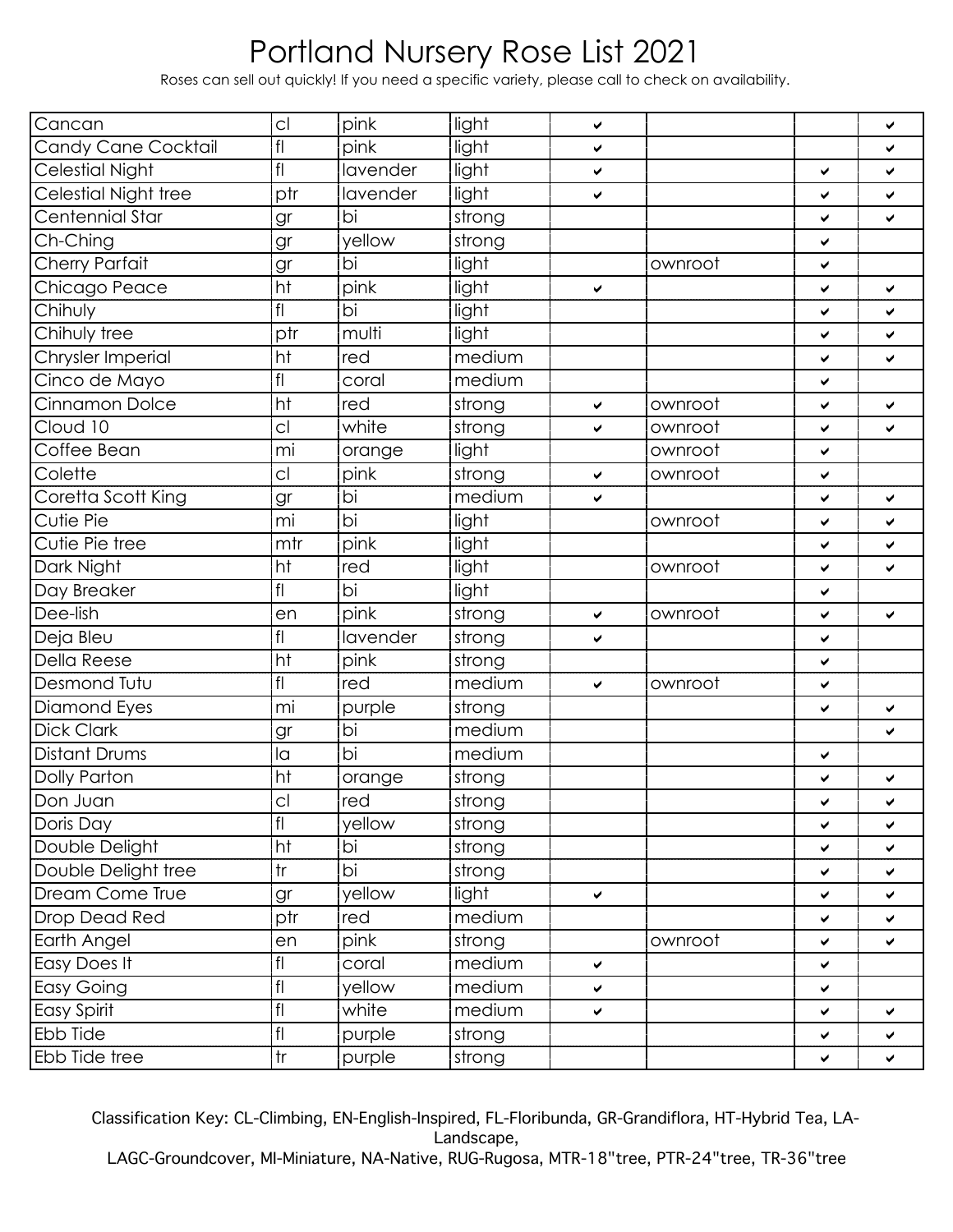Roses can sell out quickly! If you need a specific variety, please call to check on availability.

| Eden                      | en                      | pink     | light  | $\checkmark$ | ownroot          | ✔ | ✔ |
|---------------------------|-------------------------|----------|--------|--------------|------------------|---|---|
| <b>Edith's Darling</b>    | la                      | yellow   | strong |              | ownroot          | ✔ | ✔ |
| Edith's Darling tree      | la                      | yellow   | strong |              |                  | ✔ |   |
| Elle                      | ht                      | pink     | strong | $\checkmark$ | ownroot          | ✔ | ✓ |
| <b>Enchanted Peace</b>    | ht                      | pink     | strong | $\checkmark$ | ownroot, new '21 | ✔ | ✔ |
| <b>Eternal Flame</b>      | ht                      | yellow   | strong | ✔            | ownroot          | ✔ | ✔ |
| Falling in Love           | ht                      | pink     | strong |              |                  |   | ✔ |
| Fire n Ice                | ht                      | bi       | light  |              |                  |   | ✔ |
| Firefighter               | ht                      | red      | strong | ✔            |                  | ✓ | ✓ |
| Firefighter tree          | tr                      | red      | strong | ✔            |                  | ✔ | ✔ |
| Flawless                  | f                       | pink     | strong | $\checkmark$ |                  | ✓ |   |
| <b>Forever Yours</b>      | ht                      | red      | medium |              |                  | ✔ | ✔ |
| Fragrant Cloud            | ht                      | coral    | strong |              |                  | ✓ | ✔ |
| Fragrant Plum             | gr                      | lavender | strong |              |                  | ✔ | ✔ |
| Francis Meilland          | ht                      | pink     | strong | ✔            |                  | ✔ | ✓ |
| French Lace               | la                      | white    | light  |              |                  |   | ✔ |
| Frida Kahlo               | f                       | bi       | light  | ✔            |                  | ✔ | ✓ |
| <b>Fruity Petals</b>      | cl                      | bi       | light  |              |                  |   | ✔ |
| <b>Full Sail</b>          | ht                      | white    | strong |              |                  | ✔ | ✓ |
| Fun in the Sun            | en                      | yellow   | strong | ✔            | new 2021         | ✔ | ✔ |
| George Burns              | fl                      | bi       | strong | ✔            |                  | ✓ | ✓ |
| Gold Medal                | gr                      | yellow   | medium | ✔            |                  | ✔ | ✔ |
| <b>Golden Opportunity</b> | C <sub>1</sub>          | yellow   | medium | $\checkmark$ | new 2021         | ✔ | ✔ |
| Golden Showers            | C <sub>1</sub>          | yellow   | medium |              |                  | ✔ | ✔ |
| Good as Gold              | ht                      | orange   | medium |              |                  | ✔ | ✓ |
| Good Day Sunshine         | cl                      | yellow   | light  |              |                  |   | ✔ |
| Gourmet Popcorn           | mi                      | white    | strong | $\checkmark$ | ownroot          | ✔ | ✔ |
| Gourmet Popcorn tree      | mtr                     | white    | strong | ✔            |                  | ✔ | ✔ |
| Grande Dame               | ht                      | pink     | strong |              |                  | ✔ | ✔ |
| Hansa                     | rug                     | pink     | strong | ✓            | ownroot          | ✔ | ✔ |
| Happy Go Lucky            | gr                      | yellow   | strong | ✓            |                  | ✔ | ✓ |
| Heirloom                  | ht                      | purple   | strong |              |                  | ✔ | ✓ |
| Henry Fonda               | ht                      | yellow   | strong |              |                  | ✓ | ✓ |
| Honey Dijon               | gr                      | brown    | strong |              |                  | ✔ | ✓ |
| Honeymoon                 | en                      | apricot  | medium | $\checkmark$ |                  | ✓ | ✓ |
| Honor                     | ht                      | white    | light  |              |                  | ✔ | ✓ |
| Hot & Sassy               | mi                      | orange   | light  |              |                  |   | ✓ |
| Hot Cocoa                 | f                       | orange   | medium | $\checkmark$ |                  | ✔ | ✔ |
| Hot Cocoa tree            | $\operatorname{\sf tr}$ | orange   | medium | $\checkmark$ |                  | ✔ |   |
| <b>Hotel California</b>   | ht                      | yellow   | light  |              |                  | ✔ | ✔ |
| Iceberg                   | f                       | white    | light  | ✔            | ownroot          | ✔ | ✔ |

Classification Key: CL-Climbing, EN-English-Inspired, FL-Floribunda, GR-Grandiflora, HT-Hybrid Tea, LA-Landscape,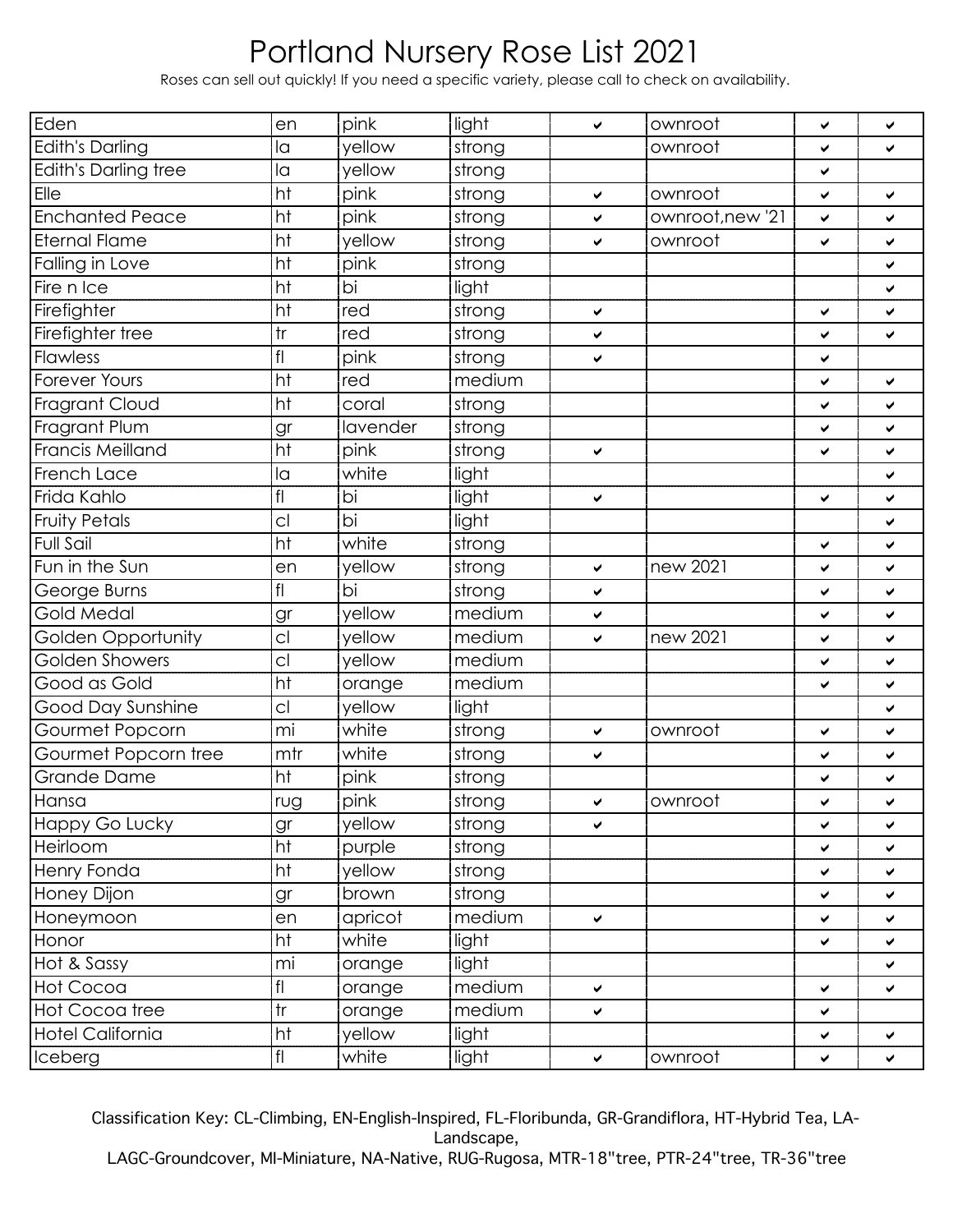Roses can sell out quickly! If you need a specific variety, please call to check on availability.

| Iceberg climber              | C <sub>1</sub> | white    | light  | ✔            |         | ✔ | ✔ |
|------------------------------|----------------|----------|--------|--------------|---------|---|---|
| Iceberg tree                 | ptr            | white    | light  | ✓            |         | ✔ | ✔ |
| Icecap                       | la             | white    | light  | ✔            |         |   | ✔ |
| In the Mood                  | ht             | red      | light  |              |         |   | ✔ |
| In Your Eyes                 | la             | multi    | medium | ✓            | ownroot | ✔ | ✔ |
| Ingrid Bergman               | ht             | red      | light  |              |         | ✔ | ✔ |
| <b>Intrigue</b>              | f              | purple   | strong |              |         | ✔ | ✔ |
| John F Kennedy               | ht             | white    | medium |              |         | ✔ | ✔ |
| Joseph's Coat                | C <sub>1</sub> | multi    | strong |              |         | ✔ | ✔ |
| <b>Judy Garland</b>          | f              | bi       | strong |              |         | ✔ | ✔ |
| Julia Child                  | f              | yellow   | strong | ✔            |         | ✔ | ✔ |
| Julia Child tree             | ptr            | yellow   | strong | ✓            |         | ✔ | ✔ |
| Julie Andrews                | ht             | pink     | strong |              |         | ✔ |   |
| Just Joey                    | ht             | apricot  | light  |              |         | ✔ | ✓ |
| Ketchup and Mustard          | f              | bi       | light  |              |         | ✔ | ✔ |
| <b>Kiss Me Kate</b>          | en             | pink     | strong | ✔            | ownroot | ✔ | ✔ |
| Knockout                     | la             | red      | light  | ✔            | ownroot | ✔ | ✔ |
| Knockout Blushing            | la             | It pink  | light  | ✓            | ownroot | ✔ |   |
| Knockout Double              | la             | red      | light  | ✓            | ownroot | ✔ | ✔ |
| Knockout Peachy              | la             | peach    | light  | ✓            | ownroot | ✔ |   |
| Knockout Petite              | la             | red      | light  | ✔            | ownroot | ✔ |   |
| Knockout Pink                | la             | pink     | light  | ✓            | ownroot |   | ✔ |
| <b>Knockout Pink Double</b>  | la             | pink     | light  | ✓            | ownroot | ✔ | ✔ |
| Knockout Rainbow             | la             | pink     | light  | ✓            | ownroot | ✔ | ✔ |
| Knockout Sunny               | la             | yellow   | light  | ✓            | ownroot | ✔ | ✔ |
| Knockout White               | la             | white    | light  | ✔            | ownroot | ✔ | ✔ |
| Koko Loko                    | f              | bi       | medium | ✔            |         | ✔ | ✔ |
| Lady in Red                  | cl             | red      | light  | ✓            |         | ✔ |   |
| Laguna                       | cl             | pink     | strong |              |         |   | ✔ |
| Lasting Love                 | ht             | red      | strong |              |         | ✔ | ✔ |
| Lavender Crush               | en             | lavender | strong |              |         | ✔ | ✔ |
| Le Petit Provence            | f              | lavender | strong |              |         | ✔ |   |
| Legends                      | ht             | red      | medium |              |         |   | ✔ |
| Lemon Drift                  | la,gc          | yellow   | light  | ✔            | ownroot | ✔ | ✔ |
| Lemon Drop                   | mi             | yellow   | light  | ✔            | ownroot | ✔ | ✔ |
| Lemon Drop tree              | mi             | yellow   | light  | $\checkmark$ |         | ✔ | ✓ |
| Life of the Party            | f              | yellow   | strong | ✔            |         | ✔ | ✔ |
| Life of the Party tree       | ptr            | yellow   | strong | $\checkmark$ |         | ✔ | ✓ |
| Life's Little Pleasures      | f              | lavender | medium | ✔            | ownroot | ✔ | ✔ |
| Life's Little Pleasures tree | ptr            | lavender | medium | $\checkmark$ |         | ✔ |   |
| Livin' Easy                  | f              | orange   | medium | ✔            |         | ✔ | ✓ |

Classification Key: CL-Climbing, EN-English-Inspired, FL-Floribunda, GR-Grandiflora, HT-Hybrid Tea, LA-Landscape,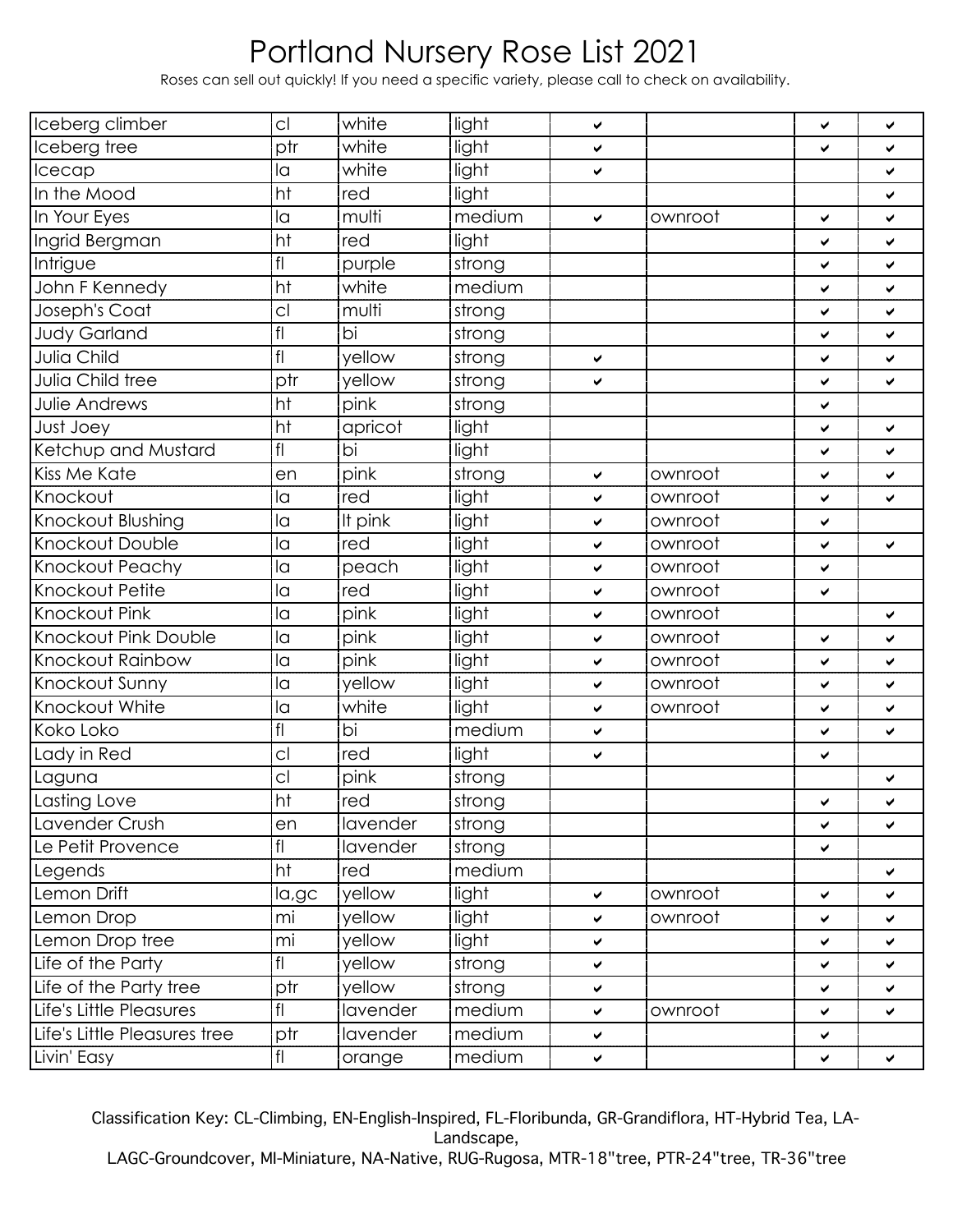Roses can sell out quickly! If you need a specific variety, please call to check on availability.

| Livin' Easy tree          | f               | orange          | medium | ✓            |          | ✔ |    |
|---------------------------|-----------------|-----------------|--------|--------------|----------|---|----|
| Love                      | gr              | bi              | light  |              |          | ✓ | Ñ. |
| Love & Peace              | ht              | $\overline{bi}$ | light  | $\checkmark$ |          | ✔ | ✔  |
| Love at First Sight       | ht              | red             | light  | ✓            |          |   | ✔  |
| Love Song                 | f               | lavender        | light  |              |          | ✔ | ✓  |
| Love's Promise            | ht              | red             | strong | $\checkmark$ |          |   | ✔  |
| Marc Chagall              | f               | bi              | light  | ✓            |          | ✓ |    |
| Medallion                 | ht              | apricot         | medium |              |          | ✔ |    |
| <b>Meidiland White</b>    | la,gc           | white           | light  | ✓            | ownroot  | ✔ |    |
| Mellow Yellow             | ht              | yellow          | medium |              |          | ✓ | ✓  |
| Mellow Yellow tree        | tr              | yellow          | medium |              |          |   | ✔  |
| <b>Memorial Day</b>       | ht              | lavender        | strong | $\checkmark$ |          | ✔ | ✔  |
| Meredith                  | ht              | pink            | strong | ✓            |          | ✔ | ✓  |
| Michelangelo              | ht              | yellow          | strong |              | ownroot  | ✓ | ✓  |
| Midas Touch               | ht              | yellow          | medium | $\checkmark$ |          | ✔ | ✔  |
| Mikado                    | ht              | bi              | light  |              |          | ✔ |    |
| Miranda Lambert           | ht              | pink            | strong |              |          | ✓ |    |
| <b>Miss Congeniality</b>  | gr              | pink            | medium | $\checkmark$ |          |   | ✓  |
| Mister Lincoln            | ht              | red             | strong |              |          | ✓ | ✔  |
| Mister Lincoln tree       | tr              | red             | strong |              |          | ✔ |    |
| Moje Hammarberg           | rug             | pink            | strong | ✓            | ownroot  | ✔ |    |
| Moonlight in Paris        | en              | pink            | medium | ✔            |          | ✓ | ✔  |
| Moonlight Romantica       | en              | yellow          | strong | ✔            | ownroot  | ✔ |    |
| Moonstone                 | ht              | white           | light  |              |          | ✓ | ✔  |
| Mother of Pearl           | gr              | pink            | light  | ✓            | ownroot  | ✔ | V  |
| Neptune                   | $\overline{ht}$ | lavender        | strong |              |          | ✓ | ✔  |
| Neptune tree              | tr              | lavender        | strong |              |          | ✔ |    |
| New Dawn                  | cl              | pink            | medium |              |          | ✔ | ✔  |
| New Zealand               | ht              | pink            | strong | ✓            |          | ✔ | ✔  |
| Nicole Carol Miller       | gr              | $\overline{bi}$ | strong |              |          | ✔ |    |
| Oh My!                    | f               | red             | light  | $\checkmark$ |          |   | Ñ. |
| OI Weeks                  | ht              | red             | light  |              |          |   | ✓  |
| Olympiad                  | ht              | red             | strong |              |          | ✓ | ✓  |
| Oklahoma                  | ht              | red             | light  |              |          |   | ✔  |
| <b>Opening Night</b>      | ht              | red             | light  |              |          | ✔ | ✓  |
| Oregold                   | ht              | yellow          | light  |              |          | ✔ |    |
| Over the Moon             | ht              | apricot         | medium |              |          | ✔ | ✓  |
| Over the Moon tree        | tr              | apricot         | medium |              |          | ✔ | ✓  |
| <b>Painted Porcelain</b>  | ht              | pink            | light  |              | new 2021 | ✔ |    |
| Papa Meilland             | ht              | red             | strong |              |          | ✔ | ✔  |
| Paris de'Yves St. Laurent | ht              | pink            | strong | $\checkmark$ | ownroot  | ✔ | ✔  |

Classification Key: CL-Climbing, EN-English-Inspired, FL-Floribunda, GR-Grandiflora, HT-Hybrid Tea, LA-Landscape,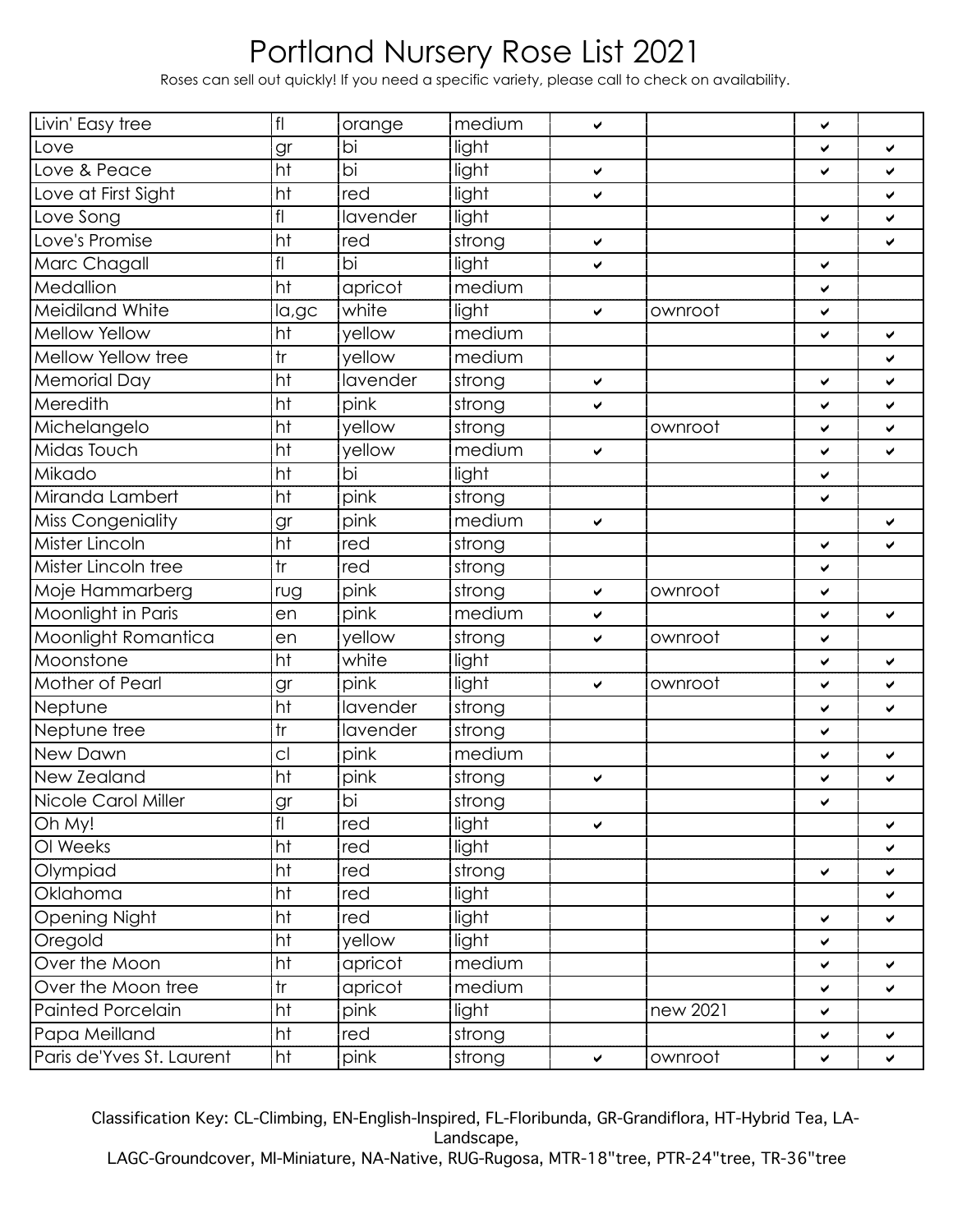Roses can sell out quickly! If you need a specific variety, please call to check on availability.

| Peace                         | ht             | yellow   | light  |              |                  | ✔ | ✔ |
|-------------------------------|----------------|----------|--------|--------------|------------------|---|---|
| Peach Drift                   | la,gc          | pink     | light  | ✔            | ownroot          | ✔ |   |
| Peach Swirl                   | ht             | bi       | strong |              |                  | ✔ |   |
| Pearlescent                   | la             | white    | strong |              | ownroot          | ✔ | ✔ |
| Perfect Moment                | ht             | bi       | light  | ✔            |                  | ✓ | ✔ |
| Perfume Breeze                | cl             | pink     | strong |              |                  | ✔ |   |
| Perfume Delight               | ht             | pink     | strong |              |                  |   | ✓ |
| Perfume Factory               | ht             | lavender | strong |              | new 2021         | ✔ | ✔ |
| Perfume Factory tree          | tr             | lavender | strong |              | new 2021         |   | ✔ |
| Peter Mayle                   | ht             | pink     | strong |              | ownroot          | ✔ |   |
| <b>Pink Snowflakes</b>        | la             | pink     | light  | ✔            |                  |   | ✓ |
| Pinkerbelle                   | ht             | bi       | strong | ✔            | ownroot          | ✔ |   |
| Playboy                       | fl             | orange   | medium |              |                  | ✔ | V |
| Playful Happy Trails          | la,gc          | red      | light  | ✔            | ownroot, new '21 | ✔ | ✔ |
| Plum Perfect                  | en             | lavender | light  | $\checkmark$ | ownroot          | ✔ |   |
| Polka                         | cl             | orange   | strong | $\checkmark$ | ownroot          | ✔ | ✓ |
| Popcorn Drift                 | la,gc          | yellow   | light  | ✔            | ownroot          | ✓ |   |
| Pope John Paul II             | ht             | white    | strong | ✔            |                  | ✔ | ✔ |
| Pope John Paul II tree        | tr             | white    | strong | ✔            |                  | ✓ |   |
| Pretty in Pink Eden           | en             | pink     | medium | ✔            | ownroot          | ✔ | ✔ |
| <b>Pretty Lady Rose</b>       | ht             | pink     | strong |              |                  | ✓ | ✔ |
| Pretty Lady Rose tree         | tr             | pink     | strong |              |                  | ✔ |   |
| Pretty Polly White            | la             | white    | light  | ✔            | ownroot          | ✓ |   |
| Princess Charlene de Monad    | len            | pink     | strong | $\checkmark$ | ownroot          | ✔ | ✔ |
| Purple Pavement               | rug            | purple   | strong | $\checkmark$ | ownroot          | ✔ | ✓ |
| Purple Tiger                  | fl             | bi       | medium |              |                  |   | ✔ |
| Queen Elizabeth               | gr             | pink     | medium |              |                  | ✔ | ✓ |
| Queen Mary II                 | ht             | white    | strong | ✔            |                  | ✔ | ✔ |
| Queen of Elegance             | en             | pink     | strong | $\checkmark$ |                  | ✔ | ✓ |
| Queen of Elegance tree        | ptr            | pink     | strong | ✔            |                  | ✔ |   |
| Rainbow Happy Trails          | la,gc          | bi       | light  | ✓            | ownroot          | ✔ | ✓ |
| Rainbow's End                 | mi             | bi       | light  |              | ownroot          | ✔ | ✓ |
| Rainbow's End tree            | mtr            | bi       | light  |              |                  | ✔ |   |
| <b>Red Drift</b>              | la,gc          | red      | light  | $\checkmark$ | ownroot          | ✔ |   |
| <b>Red Eden</b>               | en             | red      | light  |              | ownroot          | ✔ | ✔ |
| Rio Samba                     | ht             | bi       | light  |              |                  | ✔ | ✓ |
| Rosa banksiae 'Alba Plena'    | C <sub>1</sub> | white    | light  | ✔            | ownroot          | ✓ |   |
| Rosa chinensis mutabilis      | la             | multi    | light  | ✔            | ownroot          | ✔ |   |
| Rosa gymnocarpa               | na             | pink     | light  | $\checkmark$ | ownroot          | ✔ | ✔ |
| Rosa nutkana                  | na             | pink     | light  | ✔            | ownroot          | ✔ | ✓ |
| Rosa omeiensis pteracanthalla |                | pink     | light  | ✔            | ownroot          | ✔ |   |

Classification Key: CL-Climbing, EN-English-Inspired, FL-Floribunda, GR-Grandiflora, HT-Hybrid Tea, LA-Landscape, LAGC-Groundcover, MI-Miniature, NA-Native, RUG-Rugosa, MTR-18"tree, PTR-24"tree, TR-36"tree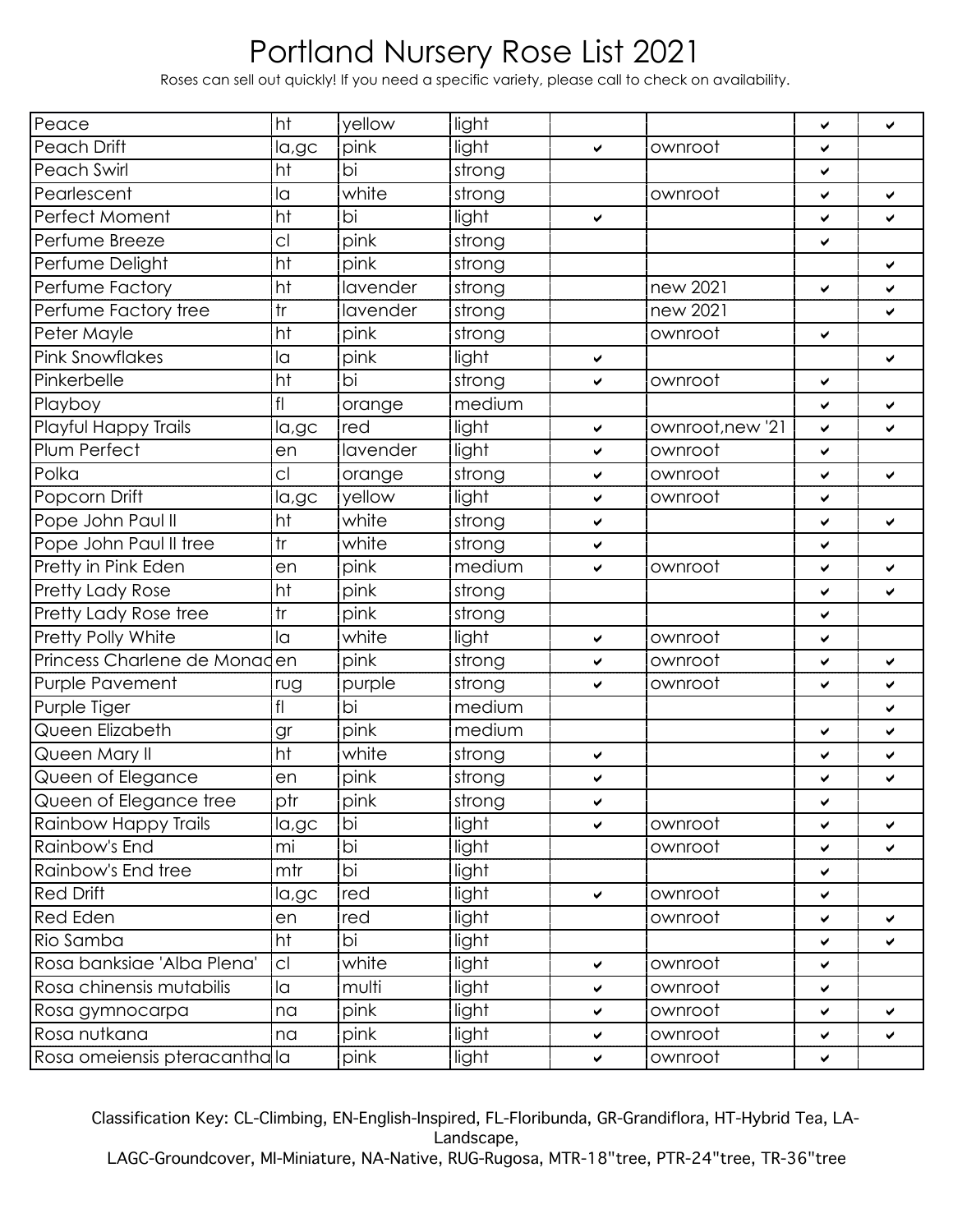Roses can sell out quickly! If you need a specific variety, please call to check on availability.

| Rosa pisocarpa         | na              | pink            | medium | ✔            | ownroot          | ✓            | ✓            |
|------------------------|-----------------|-----------------|--------|--------------|------------------|--------------|--------------|
| Rosa rugosa            | rug             | pink            | strong | $\checkmark$ | ownroot          | ✔            | V            |
| Rosa rugosa alba       | rug             | white           | strong | $\checkmark$ | ownroot          | ✔            |              |
| Rosa woodsii           | na              | pink            | light  | $\checkmark$ | ownroot          | ✔            | Ý.           |
| Rosie the Riveter      | f <sub>l</sub>  | orange          | medium |              |                  | ✔            | ✓            |
| Rouge Royale           | en              | red             | strong |              |                  | ✔            | ✓            |
| Royal Gold             | C <sub>1</sub>  | yellow          | medium |              |                  | ✔            |              |
| Ruby Ruby              | mi              | red             | light  |              | ownroot          | ✔            | Ý.           |
| Ruby Ruby tree         | mtr             | red             | light  |              |                  | ✔            | ✓            |
| Sally Holmes           | C <sub>1</sub>  | white           | light  | $\checkmark$ |                  | ✔            | ✔            |
| Savannah               | en              | pink            | strong | ✔            | ownroot          | ✔            |              |
| Scentimental           | f <sub>l</sub>  | bi              | strong | $\checkmark$ |                  | ✔            | ✓            |
| Scentuous              | en              | pink            | strong |              |                  | ✔            | ✓            |
| Sea Foam               | la,gc           | white           | light  | $\checkmark$ | ownroot          | ✔            |              |
| Secret's Out           | gr              | white           | strong |              |                  | ✔            |              |
| Sexy Rexy              | f               | pink            | light  |              |                  | ✔            | ✓            |
| Sheila's Perfume       | f               | $\overline{bi}$ | strong |              |                  | ✔            | ✓            |
| Shirley's Bouquet      | ht              | white           | strong | $\checkmark$ |                  | ✔            | $\checkmark$ |
| Silver Lining          | f <sub>l</sub>  | lavender        | light  | $\checkmark$ | new 2021         | ✔            | Ý.           |
| Silver Lining tree     | ptr             | lavender        | light  | $\checkmark$ | new 2021         |              | ✓            |
| <b>Sitting Pretty</b>  | gr              | pink            | medium |              | ownroot, new '21 | $\checkmark$ |              |
| Sky's the Limit        | $\overline{c}$  | yellow          | light  |              |                  |              | ✔            |
| <b>Smoke Rings</b>     | mi              | orange          | light  |              | ownroot          | ✔            | ✔            |
| Smokin' Hot            | ht              | orange          | medium |              |                  | ✔            |              |
| Soul Sister            | f               | apricot         | medium |              |                  | ✔            |              |
| South Africa           | gr              | orange          | medium | $\checkmark$ | ownroot          | ✓            |              |
| St. Patrick            | ht              | yllw-grn        | light  |              |                  | ✔            | V            |
| St. Tropez             | f               | apricot         | strong | $\checkmark$ |                  | ✔            |              |
| <b>Stainless Steel</b> | ht              | lavender        | strong |              |                  |              | ✔            |
| <b>State of Grace</b>  | en              | pink            | medium | ✔            |                  | ✓            | ✔            |
| Sterling Silver        | ht              | lavender        | strong |              |                  | ✓            | $\checkmark$ |
| Stiletto               | gr              | pink            | strong |              | ownroot          | ✓            |              |
| Strike It Rich         | gr              | yellow          | strong | $\checkmark$ |                  | ✔            | ✓            |
| Sugar Moon             | $\overline{ht}$ | white           | strong | $\checkmark$ |                  | ✔            | ✓            |
| Sugar Moon tree        | tr              | white           | strong | $\checkmark$ |                  | ✔            | ✔            |
| <b>Summer Romance</b>  | en              | pink            | strong | $\checkmark$ | ownroot          | ✔            | ✓            |
| Sunblaze Amber         | mi              | orange          | light  |              | ownroot          | ✔            |              |
| Sunblaze Baby Paradise | mi              | pink            | light  |              | ownroot          | ✓            |              |
| Sunblaze Red           | mi              | red             | light  |              | ownroot          | ✔            |              |
| Sunblaze Yellow        | mi              | yellow          | light  |              | ownroot          | ✓            |              |
| Sundowner              | gr              | bi              | light  | ✔            |                  | ✔            |              |

Classification Key: CL-Climbing, EN-English-Inspired, FL-Floribunda, GR-Grandiflora, HT-Hybrid Tea, LA-Landscape,